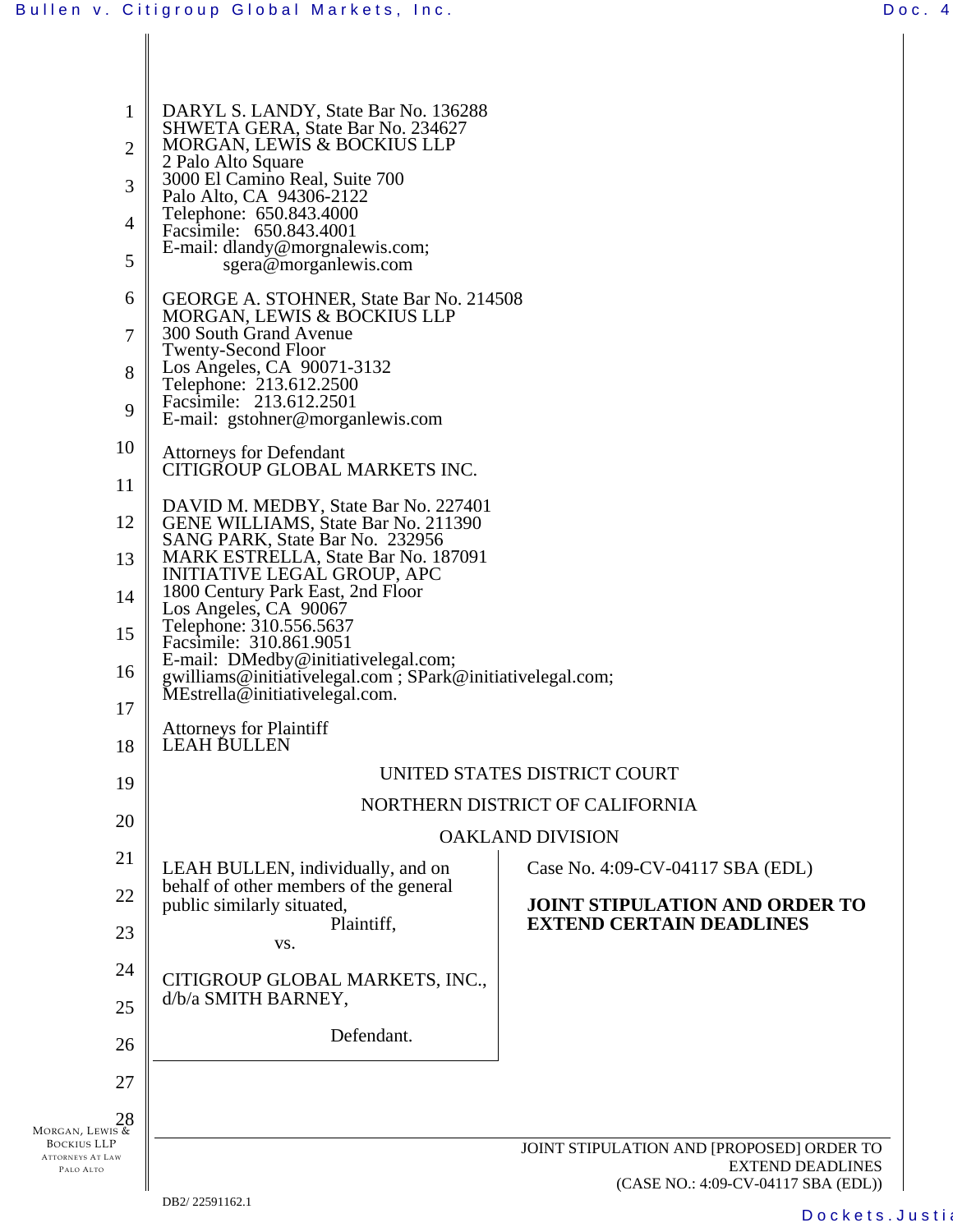| $\mathbf{1}$     |                                                                                                     |                      |                                        |  |  |  |
|------------------|-----------------------------------------------------------------------------------------------------|----------------------|----------------------------------------|--|--|--|
| $\mathbf{2}$     | Plaintiff Leah Bullen ("Plaintiff") and Defendant Citigroup Global Markets Inc.                     |                      |                                        |  |  |  |
| 3                | ("CGMI"), by and through their attorneys of record, hereby stipulate to modify certain deadlines    |                      |                                        |  |  |  |
|                  | set forth in this Court's Order for Pretrial Preparation ("Order").                                 |                      |                                        |  |  |  |
| $\overline{4}$   | WHEREAS, Plaintiff served a Federal Rule of Civil Procedure 30(b)(6) deposition notice              |                      |                                        |  |  |  |
| 5                | on June 3, 2011 for a deposition to occur June 22, 2011;                                            |                      |                                        |  |  |  |
| 6                | WHEREAS, on June 21, 2011, CGMI filed a Motion for Protective Order in response to                  |                      |                                        |  |  |  |
| $\tau$           | Plaintiff's Federal Rule 30(b)(6) deposition notice;                                                |                      |                                        |  |  |  |
| 8                | WHEREAS, per the Order for Pretrial Preparation in this action, the discovery cut-off was           |                      |                                        |  |  |  |
| 9                | July 1, 2011;                                                                                       |                      |                                        |  |  |  |
| 10               | WHEREAS, this Court held a hearing on CGMI's Motion on August 2, 2011;                              |                      |                                        |  |  |  |
| 11               | WHEREAS, at the hearing, Plaintiff's counsel informed the Court that Plaintiff has                  |                      |                                        |  |  |  |
| 12               | decided that she will no longer pursue class certification and is withdrawing the class allegations |                      |                                        |  |  |  |
| 13               | in her Complaint;                                                                                   |                      |                                        |  |  |  |
| 14               | WHEREAS, the Court granted CGMI's Motion in part, without prejudice to Plaintiff re-                |                      |                                        |  |  |  |
| 15               | noticing a deposition tailored to her individual claim only, regardless of the July 1, 2011         |                      |                                        |  |  |  |
| 16               | discovery cut-off;                                                                                  |                      |                                        |  |  |  |
| 17               | WHEREAS, per the Order for Pretrial Preparation, CGMI must file any dispositive                     |                      |                                        |  |  |  |
| 18               | motion by August 16, 2011;                                                                          |                      |                                        |  |  |  |
| 19               | WHEREAS, Plaintiff and CGMI need additional time to schedule and complete the                       |                      |                                        |  |  |  |
| 20               | deposition tailored to Plaintiff's individual claim and likely cannot do so and receive the         |                      |                                        |  |  |  |
| 21               | transcript prior to August 16, 2011;                                                                |                      |                                        |  |  |  |
| 22               | For the foregoing reasons, Plaintiff and CGMI hereby stipulate and respectfully request             |                      |                                        |  |  |  |
| 23               | that the following modifications be made to the Court's Order for Pretrial Preparation:             |                      |                                        |  |  |  |
| 24               |                                                                                                     | <b>Previous Date</b> | <b>New Date</b>                        |  |  |  |
| 25               | Dispositive Motion Hearing Deadline                                                                 | 9/20/11              | 11/22/11                               |  |  |  |
| 26               | <b>Mandatory Settlement Conference</b>                                                              | $9/21 - 10/7/11$     | 11/23-12/9/11                          |  |  |  |
| 27               | <b>Pretrial Preparation</b>                                                                         | 10/11/11             | 12/13/11                               |  |  |  |
| $\frac{28}{\pi}$ |                                                                                                     |                      | JOINT STIPULATION AND [PROPOSED] ORDER |  |  |  |
| AW               |                                                                                                     |                      | TO EXTEND DEADLINES                    |  |  |  |

MORGAN, LEWIS & BOCKIUS LLP ATTORNEYS AT L PALO ALTO

∥

(CASE NO.: 4:09-CV-04117 SBA (EDL))